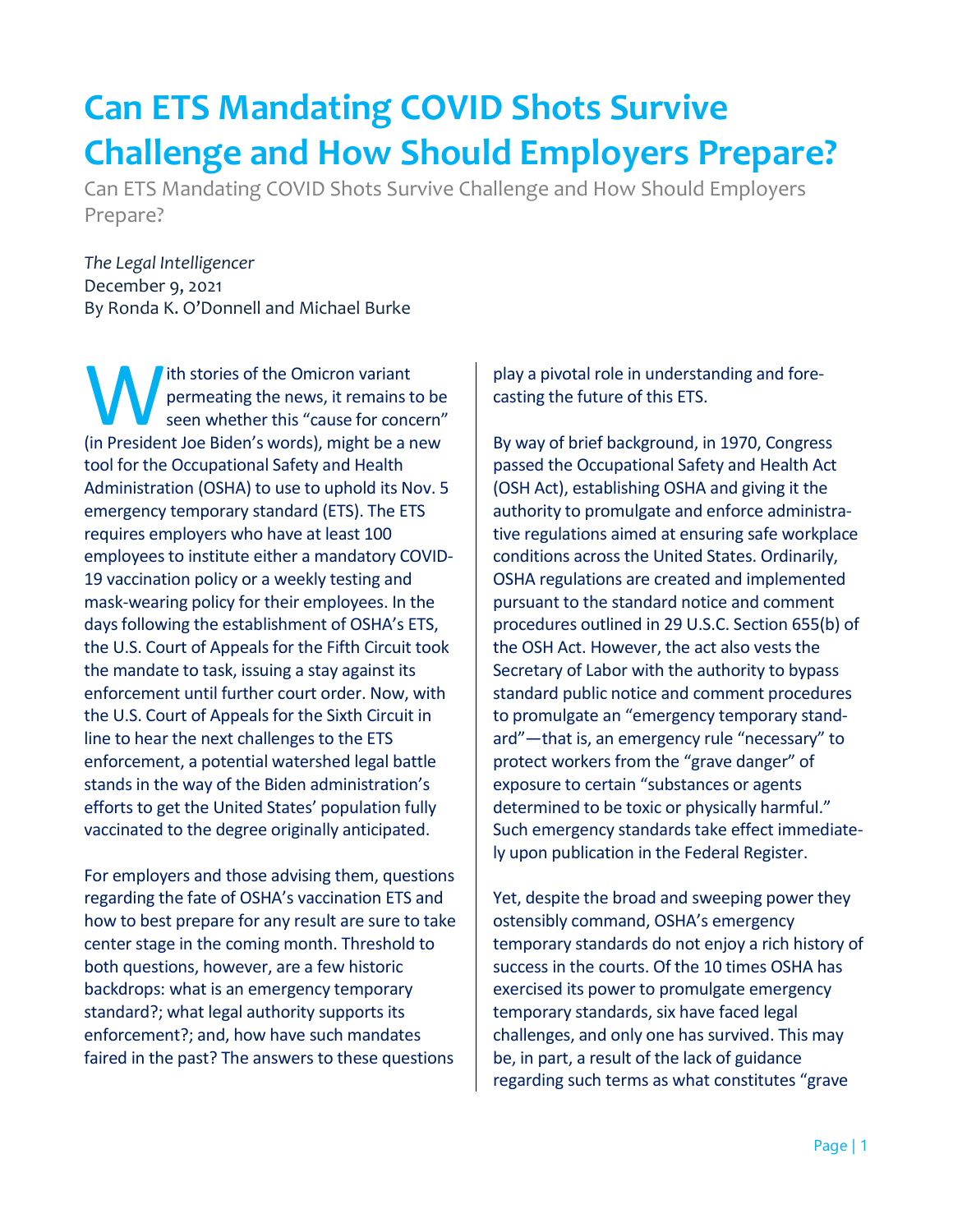danger" and what is "necessary" to protect employees from that grave danger. Neither of these terms are defined in the OSH Act, itself, and courts have taken somewhat scattered approaches to how they should be defined. For example, in reviewing a 1973 ETS designed to protect workers from pesticide residue, the Fifth Circuit commented that a grave danger giving rise to the need for an emergency standard should refer to the danger of "incurable, permanent, or fatal consequences to workers." *See Florida Peach Growers Association v. United States Department of Labor*, 489 F.2d 120, 132 (5th Cir. 1974). Yet roughly a decade later in 1984, the Fifth Circuit, in issuing a stay of enforcement of another ETS, which lowered permissible exposure limits for asbestos in the workplace, commented that the "gravity of danger is a policy decision committed to OSHA, not the courts." *See Asbestos Information Association/ North America v. OSHA*, 727 F.2d 415, 427 (5th Cir. 1984).

Nevertheless, the most recent decision reviewing OSHA's Nov. 5 ETS—a stay of enforcement granted by the Fifth Circuit in *BST Holdings v. OSHA*, (5th Cir. Nov. 12, 2021)—may provide the clearest understanding into how the Sixth Circuit might analyze OSHA's ETS when the time comes. In *BST Holdings*, the Fifth Circuit considered an intra-circuit consolidated petition to grant a stay of enforcement of the vaccination mandate pending judicial review. Particularly instructive to the Sixth Circuit's review will likely be the Fifth's analysis of the first prong of the legal standard for reviewing a petition to grant a stay of enforcement—"whether the stay applicant has made a strong showing that he is likely to succeed on the merits." On this point, the Fifth Circuit concluded that "petitioners give cause to believe there are grave statutory and constitutional issues with the mandate."

With respect to statutory concerns, the Fifth Circuit dismissed its 1984 committal of the "grave danger" question to OSHA and concluded that there were significant questions regarding

whether COVID-19 posed a "grave danger" to American workers. In support, the court reasoned that not only was COVID-19 "nonlife-threatening to a vast majority of employees," it also did not rise to the kind of toxic and/or physically harmful "substance" or "agent" contemplated in Section 655(c).

But the statutory analysis did not end there as the Fifth Circuit next laid out its critique of the "necessity" of the ETS, itself. Largely, the court viewed the fatal flaw laid bare by the current construction of the ETS to be one of both overinclusivity and under-inclusivity. For example, the court found the ETS to be over-inclusive in that it failed to account for differing levels of transmission risk across various industries, instead applying "a one-size-fits-all sledgehammer" approach that requires compliance from all employers with 100 or more employees. At the same time, however, the court found the ETS to be under-inclusive because of its failure to cover workers employed by businesses sitting underneath the 100 employee threshold.

Turning to the constitutional concerns, the court posited that the sweeping power of this particular ETS raised significant questions under the commerce clause and the nondelegation doctrine. The commerce clause creates and defines the power of the federal government to regulate interstate commerce and is perhaps the broadest source of power enumerated in the Constitution. Since the early 1940s, the commerce power has been a means of enacting and enforcing a wide variety of federal laws and initiatives, including the Civil Rights Act of 1964 and the Gun Free School Zone Act. The nondelegation doctrine, however, refers to a guiding separation of powers principle in administrative law that Congress cannot delegate its lawmaking authority to another branch. OSHA is a branch of the Department of Labor, an administrative agency existing under the executive branch. Thus, large scale rulemaking action undertaken by an executive-housed agency such